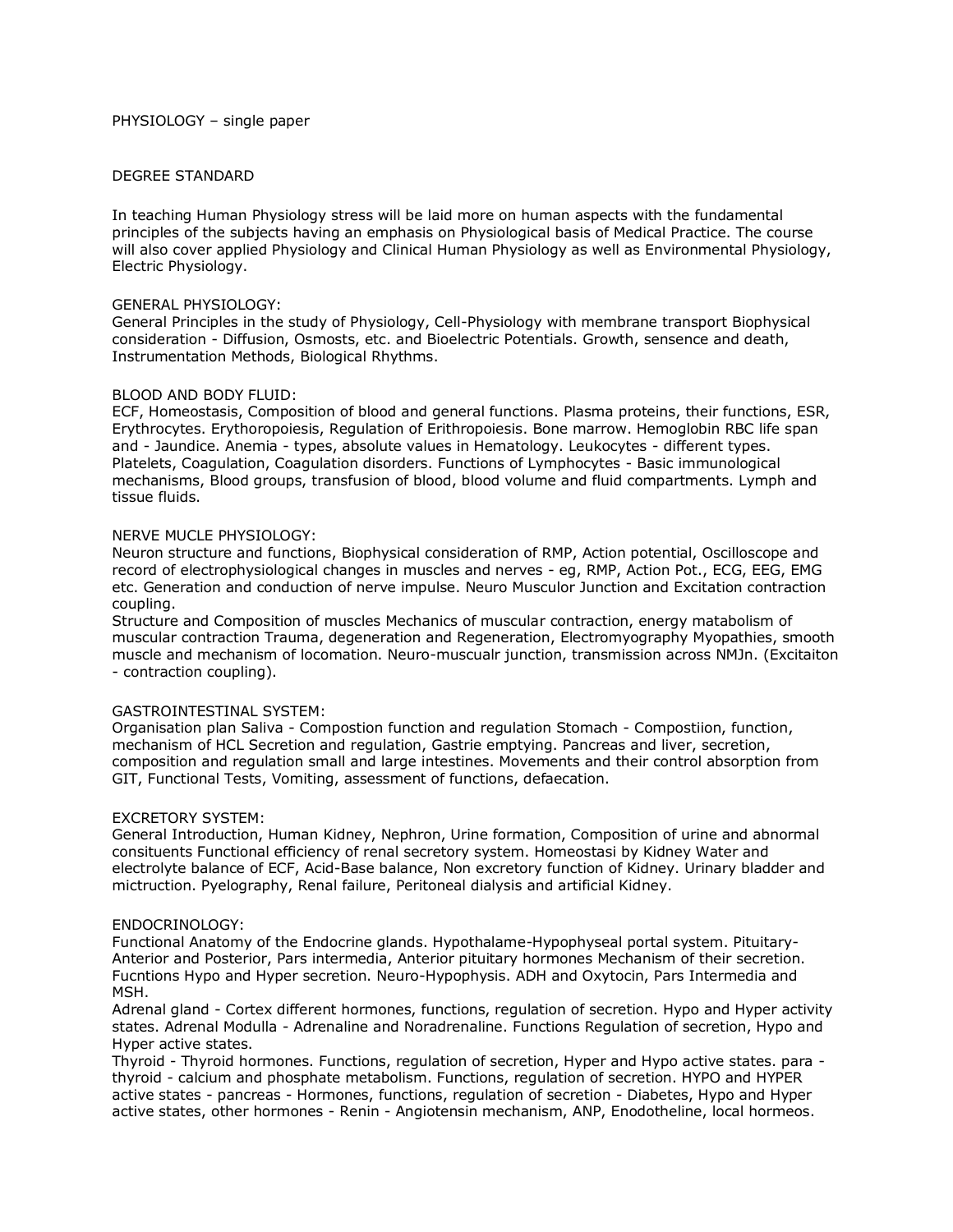# REPRODUCTION:

Physiology of reproduction. Adolescence puberty, menopause, cyclin activity in females and non cyclic activity in males. Gamato genesis, Fertilisation, pregnancy, fetal sex determianiton, differentiation, parturition, lactation, population trends in India. Testis, testicular hormones, funciton and regulation. Ovary, structural function, ovulation Hormones of Ovary functions and regulation of Ovary, menstrual cycle, Physiological basis of oral contraceptives.

## RESPIRATORY SYSTEM:

Internal and external respiration different parts of respiratory system. Mechanics of respiration pulmonary ventilation, respiratory, compliance. Surfactant, lung volumes and capacities. Alveolar ventialtion composition of different gases, dead space, uniformity of alveolar ventilation, pulmonary circulation. Ventilation/perfusion ratio; O2 and CO2 transport. Control of respiration-Nervous and chemical.

Hypoxia classificaiton, High altitude phygsiology acclimatization and dyasbarsim. Gynaosis. Nonrespiratory functions of lung. Hemo respiratory and cardio vascular co-ordination and homeostasis.

#### CARDIOVASCULAR SYSTEM:

Stucture and properties of cardiac muscle, cardiac metabolism. Cardiac impulse-generation and conduction.

Electrocardiography - Normal ECG, abnormal rhythems, cardia cycle-pressure and volume changes, pressure changes in the atria and ventricles. heart Sounds, Murmurs, Coronary circulation angina pectoris and coronary thrombosis. Cardiac output, regulation of cardiac output.

Heart - lung prepartion - heart rate and its control capacitance and resistance vessels - Hemodynamics - Methods of Measuring blood flow - circulation time. Blood Pressure - Physilogical Variation - Regulation of B.P Cardiovascular changes - changes during exercise, cerebal circulation placental and fetal circulation. Venous circulation - cutaneous circulation - Hypertension and hypotension - Heart failure - hemo-dynamics in heart diseases.

# ENVIRONMENTAL PHYSIOLOGY:

Environment, definition - skin, structure and function, temperature regulation - fever, response to cold environment hypothermia, altitude and space physiology - Hyderbaric environment, environmental pollution.

#### NERVOUS SYSTEM:

General features of the nervous system - structural and functional organisation - neurones, CSF Barrier mechanisms, synapse and synaptic transmission.

# SENSORY MECHANISM:

Receptors, classification - Ascending pathways - Thalamus and its functions. Thalamus nuclei, thalamic syndrome cerebal correxsensory, motor areas - investigative techniqeus pathophysiology of pain, visceral and referred paid - mechanism of head ache - lower motor neurone - reflexaction - properties and significance - stretch refix - spinalcord and brain stem reflexes - muscles spindle supporting reactions - reticular formation - organisation, connection and functions, Cerebrellum projections localisation and functions - cerebraller leeions - basal ganglai, functions - motor areas corticopsinal tracts - regulation of tone, posture and equilibrium - locomotion and skilled movement - lesions of spinal cord, brain stem - lower motor neurones - autonomic nervous system - hypothalamus connections and functions - limbre system - functions conditioning - learning and habit formation speech and speech disorders - EEG-Sleep, dreams and disorders of sleep motivation, emotions and intellectual functions.

#### SPECIAL SENSES:

Eye-Introduction - anatomy of the eye-introcular fluids and pressure - errors of refraction - Schematic eye-movements of eye ball-strabisum - photoreceptor mechanism - retina functions of retina - photochemistry - colour vision - electro retinogram-visual pathway visual reflexes - visual defeccts and their evaluation - lesions of the visual pathway.